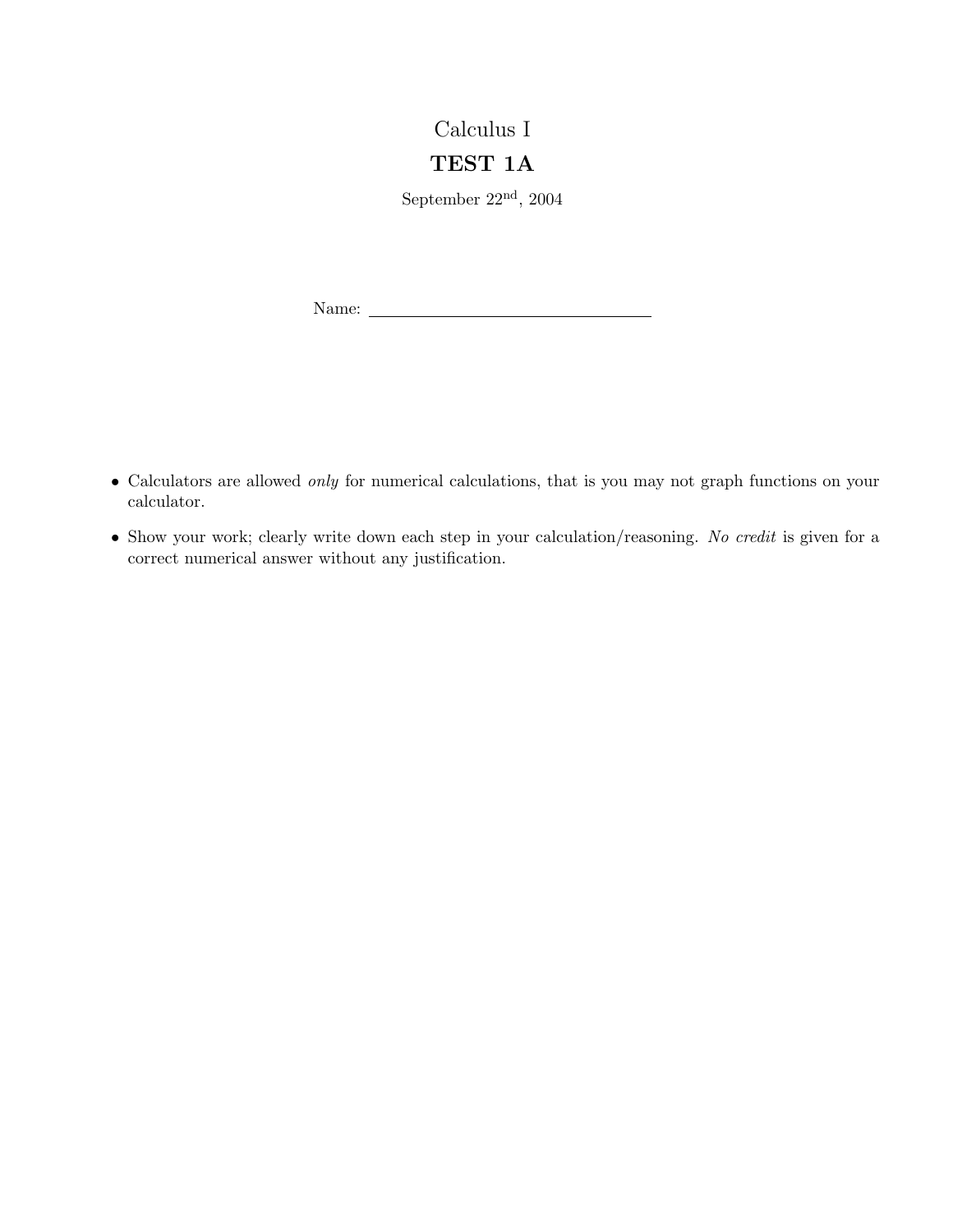1. (20pts) Evaluate the following limits: (a) (4pts)  $\lim_{x\to 3}$  $x^2-9$ x−3

(b) (4pts)  $\lim_{x \to \infty} \frac{9 - 2x}{2 + x^2}$  $\frac{2+x^2}{x}$ 

(c) (4pts) 
$$
\lim_{x \to \infty} \sqrt{x} - \sqrt{x - 2}
$$

(d) (4pts)  $\lim_{x \to \pi} \frac{3}{\sin}$  $\sin x$ 

(e) (4pts) 
$$
\lim_{x \to \infty} \frac{\sqrt{3x^2 - 1}}{x}
$$

2. (14pts) Sketch the graph of a function  $f$  that satisfies all of the following conditions:  $\lim_{x \to 3^{-}} f(x) = \infty$ ,  $\lim_{x \to 3^{+}} f(x) = -\infty$ ,  $\lim_{x \to \infty} f(x) = 5$ ,  $\lim_{x \to -\infty} f(x) = -1$ ,  $\lim_{x \to 1^+} f(x) = -3$ ,  $\lim_{x \to 1^-} f(x) = 2$ ,  $f(1) = -1$ .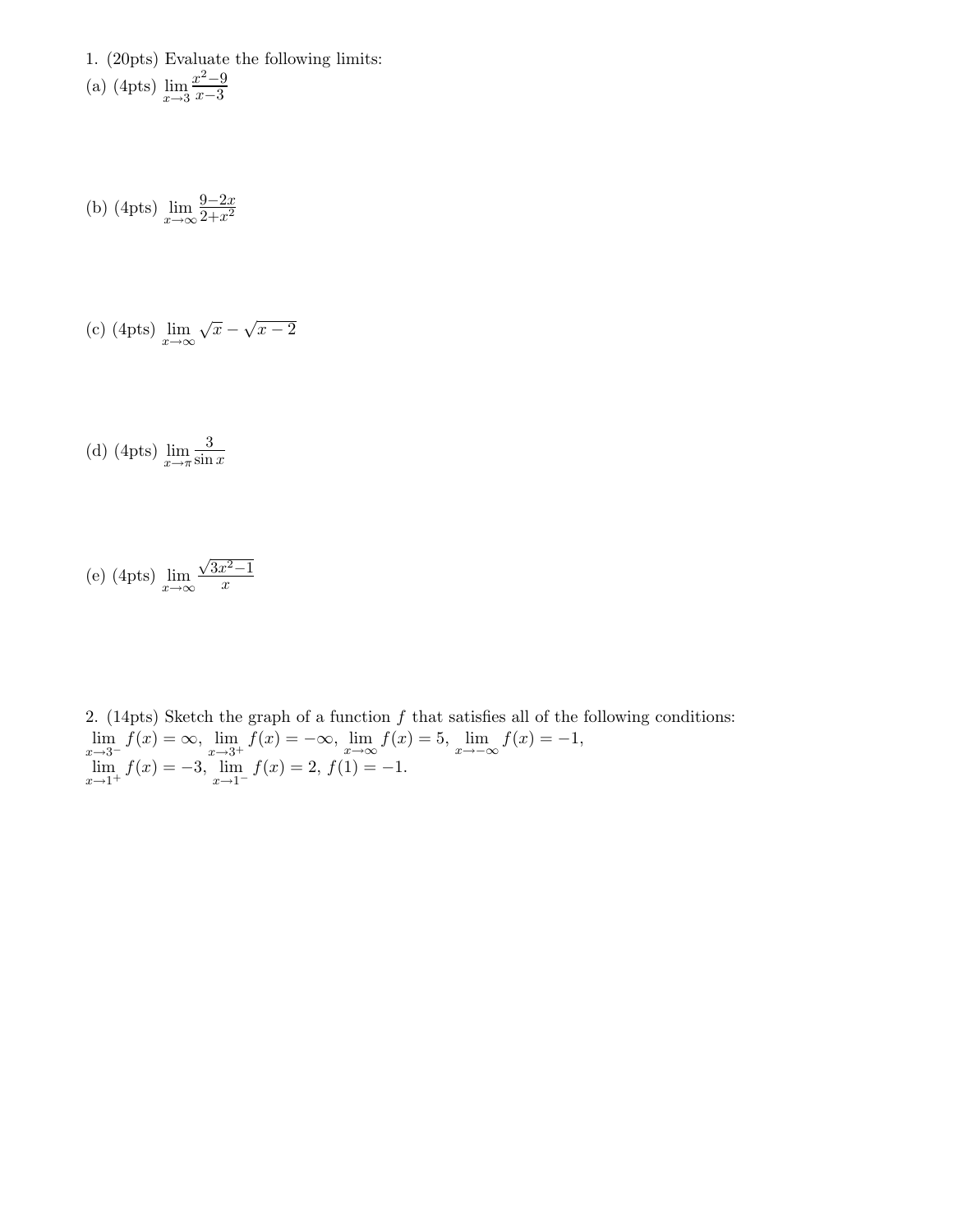3. (10pts) Let the function  $f(x)$  be given by

$$
f(x) = \begin{cases} \frac{x}{x^2 + 2x} & \text{if } x \neq 0\\ c & \text{if } x = 0 \end{cases}
$$

Find the value for c that makes f continuous at  $x = 0$ .

- 4. (16pts) Consider the function  $f(x) = \frac{1}{x+2}$ .
- (a) (8pts) Find  $f'(x)$  by using the definition of the derivative.

(b) (8pts) Find an equation for the tangent line to the graph of  $y = f(x) = \frac{1}{x+2}$  at the point (-3,-1). (If you are unable to obtain the answer to part (a) you may use that  $f'(-3) = -1$ .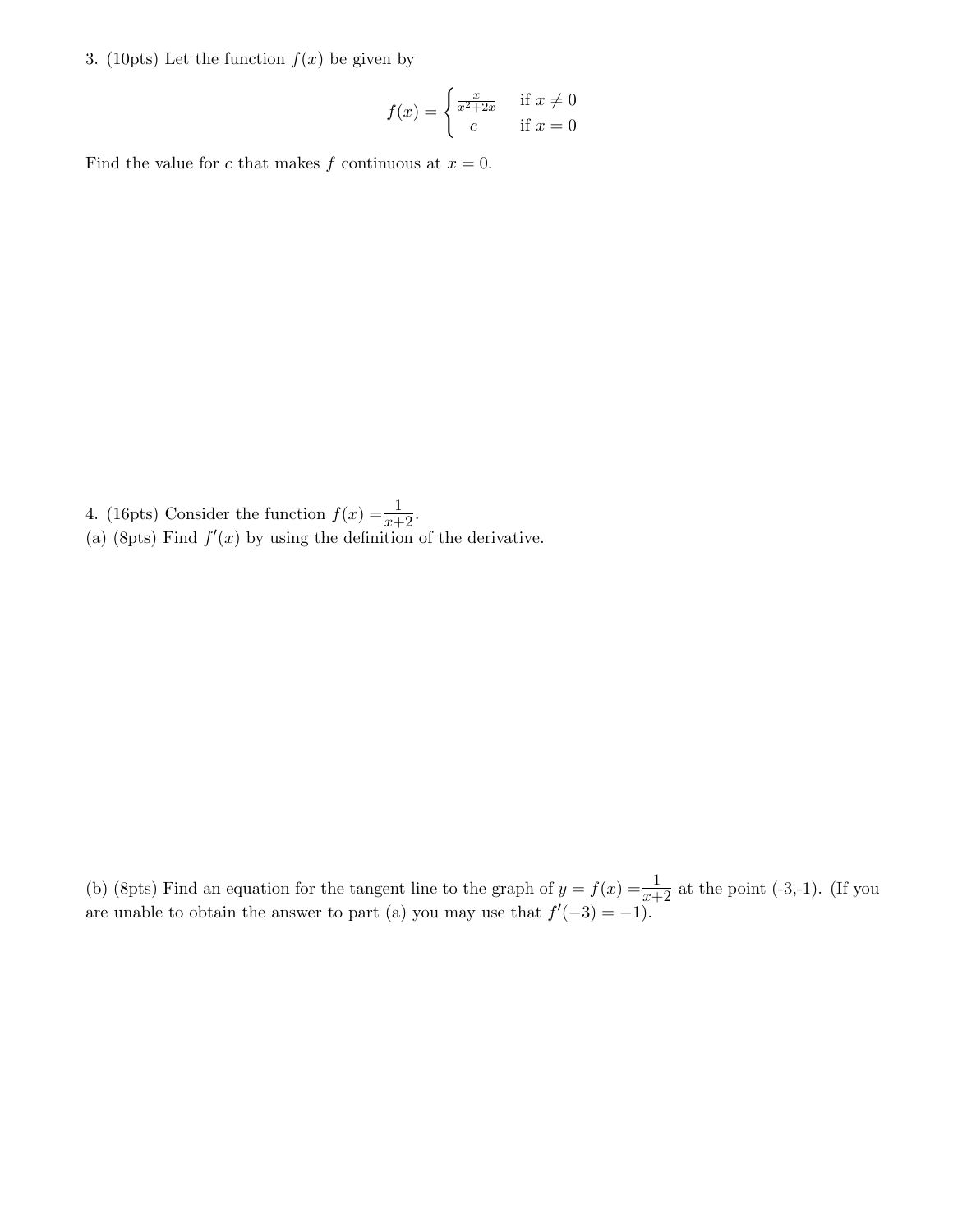5. (10pts) Prove that there exists a number c such that  $c^3 = 31$ . State the name of the Theorem(s) you are using.

6. (12pts) If a ball is thrown up vertical with an initial velocity of 20 meters per second, then after  $t$  seconds its height in meters above the ground is given by  $s(t) = 20t - 5t^2$ .

(a) (8pts) Using the definition of the derivative, find the velocity of the ball at time  $t$ .

(b) (4pts) At what time does the ball have a velocity of 15 m/s?

(c) (Bonus, 5pts) At what time does the ball reach its maximal height? What is the maximal height?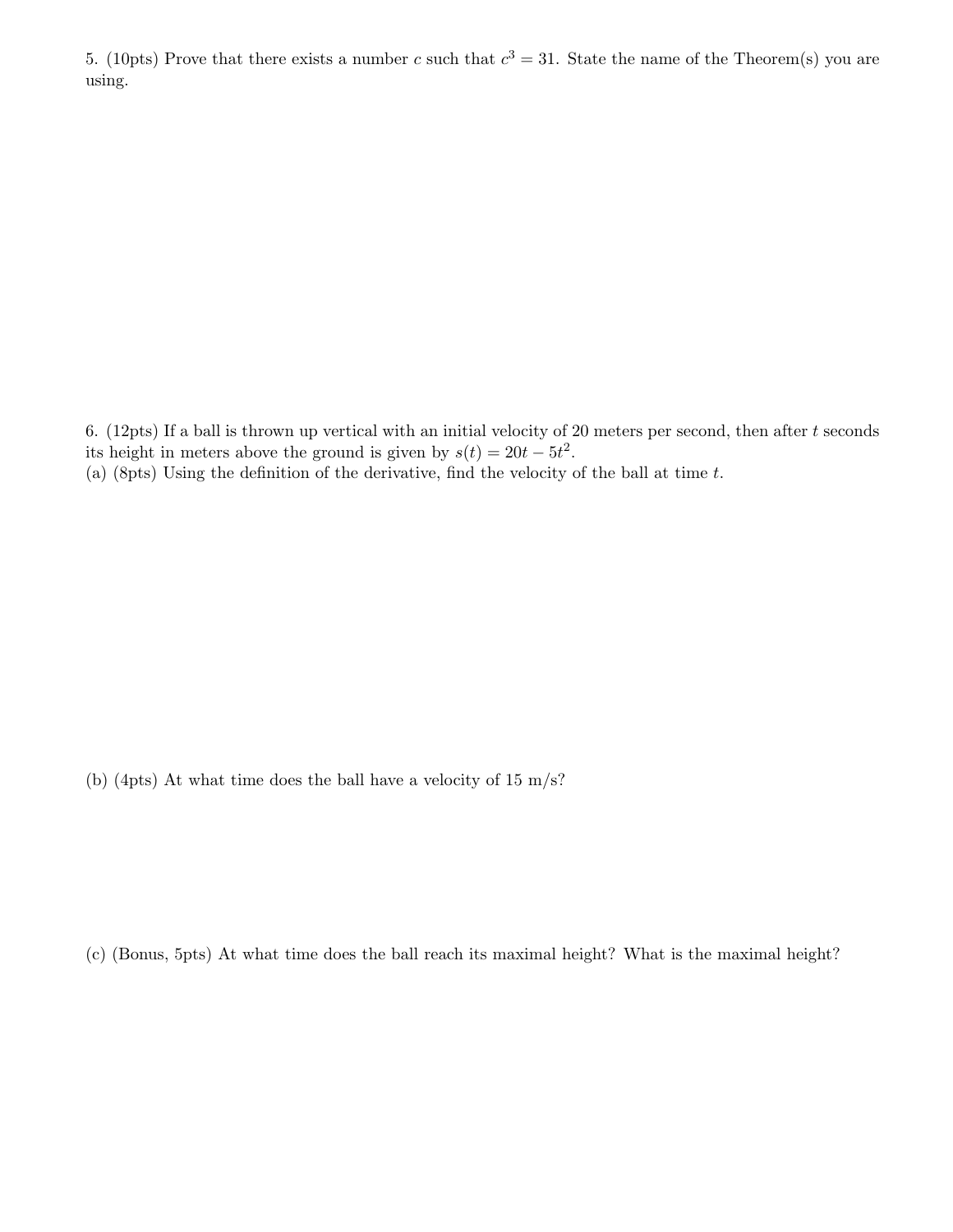7. (18pts) The graph of  $y = f'(x)$  is given below. Note that this is **not** the graph of  $y = f(x)$ .



(a) (3pts) On what intervals is  $f$  decreasing or increasing?

(b) (3pts) At what values of  $x$  does  $f$  have a local maximum or minimum?

(c) (3pts) Where is the graph of f concave upward or downward?

(d) (3pts) Sketch a graph of  $f''(x)$ .